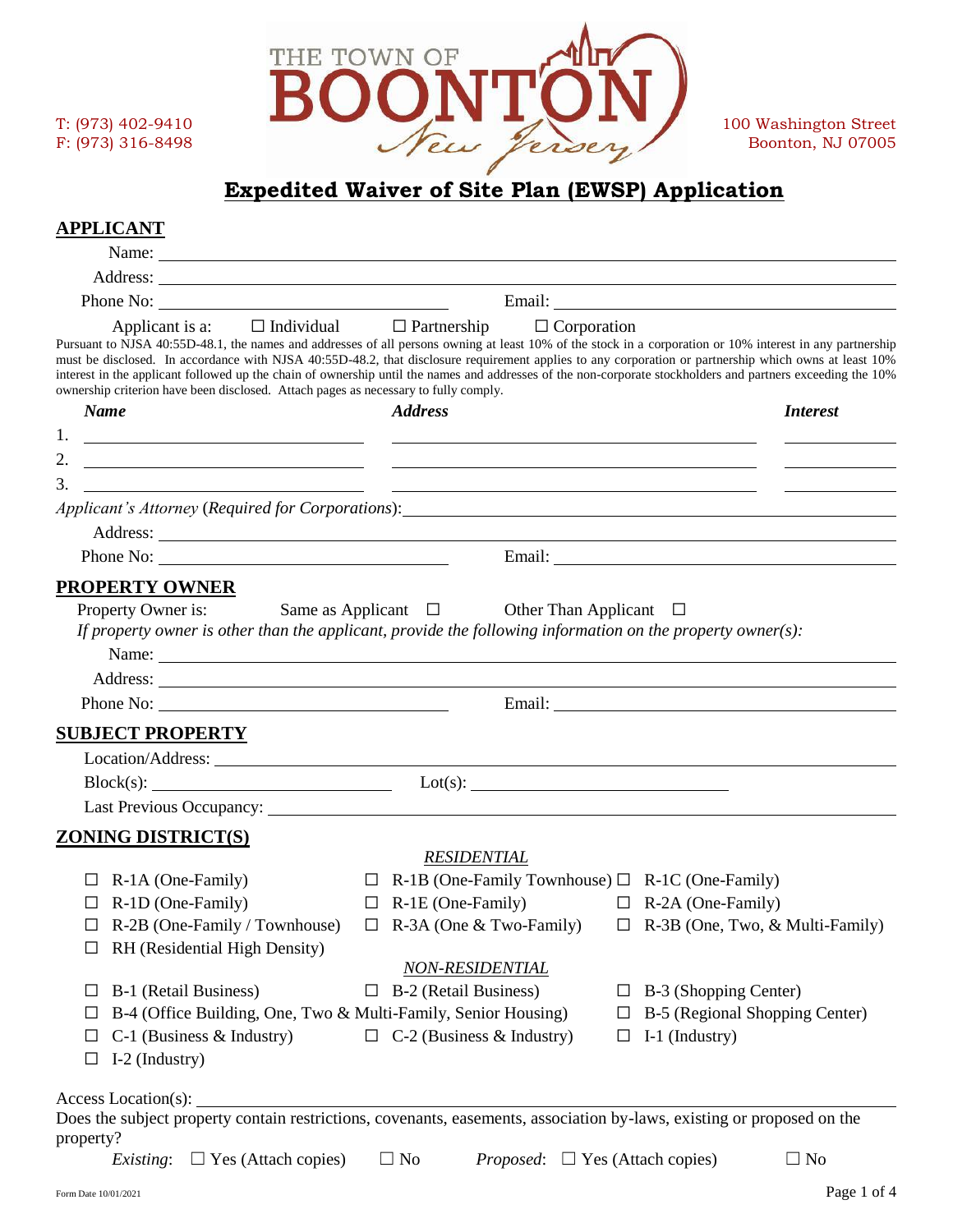## **DESCRIPTION OF APPLICATION**

Explain in detail the exact nature of the application and the changes to be made at the premises, including the proposed use(s) of the premises (attach pages as necessary):

Describe any prior applications to the Planning Board for this property, including date, applicant, nature of the application and the Board action:

#### **SUBMITTALS**

Chapter 300-44.1 requires that the following items shall be submitted with your completed application form. (Attach pages as needed). Four (4) copies of all submittals are required: Submitted

|      |                                                                                    |     | Sublimed |
|------|------------------------------------------------------------------------------------|-----|----------|
| Item | Description                                                                        | Yes | No.      |
| 1.   | Property survey - One (1) sealed original and four (4) copies.                     |     |          |
| 2.   | A sketch of the proposed development with dimensions and distances to              |     |          |
|      | adjacent structures and property lines. The sketch shall include all existing      |     |          |
|      | and proposed uses on the property.                                                 |     |          |
| 3.   | A copy of the deeds of the property and any deed restrictions, easements,          |     |          |
|      | and/or covenants.                                                                  |     |          |
| 4.   | A copy of all current required Certificate(s) of Compliance for the property in    |     |          |
|      | question. A Certificate of Compliance shall be required if existing Certificate(s) |     |          |
|      | of Compliance are dated more than 60 days prior to the filing of this application. |     |          |

### **CODE CRITERIA**

Chapter 300-44.1 requires that "an applicant seeking approval of a permitted change in use or modification of an existing conforming use may apply for a waiver of site plan review, provided that such change in use or modification of an existing conforming use would not involve any of one or more of the following:

- (a). Any structural alteration to the exterior of the building.
- (b). Any anticipated increase in the number of occupants beyond four.
- (c). Any storm drainage installation or need for the same as determined by the Board Engineer.
- (d). An increase of storm-water runoff of more than one cubic foot per second during a twenty-five-year rainfall event.
- (e). Redirecting of storm-water runoff.
- (f). A change in any vehicular traffic circulation patterns.

| Does the proposal meet conditions (a) thru (f) above? $\square$ Yes $\square$ No |  |  |
|----------------------------------------------------------------------------------|--|--|
|----------------------------------------------------------------------------------|--|--|

### **ESCROW**

I understand that the sum of \$\_\_\_\_\_\_\_\_\_\_\_\_\_\_ has been deposited in an escrow account in accordance with the Code of the Town of Boonton. I further understand that the escrow account is established to cover the cost of professional services including engineering, planning, legal and other expenses associated with the review of the submitted materials. Sums not utilized in the review process shall be returned. If additional sums are deemed necessary, I understand that I will be notified of the additional amount and shall add that sum to the escrow account within fifteen (15) days.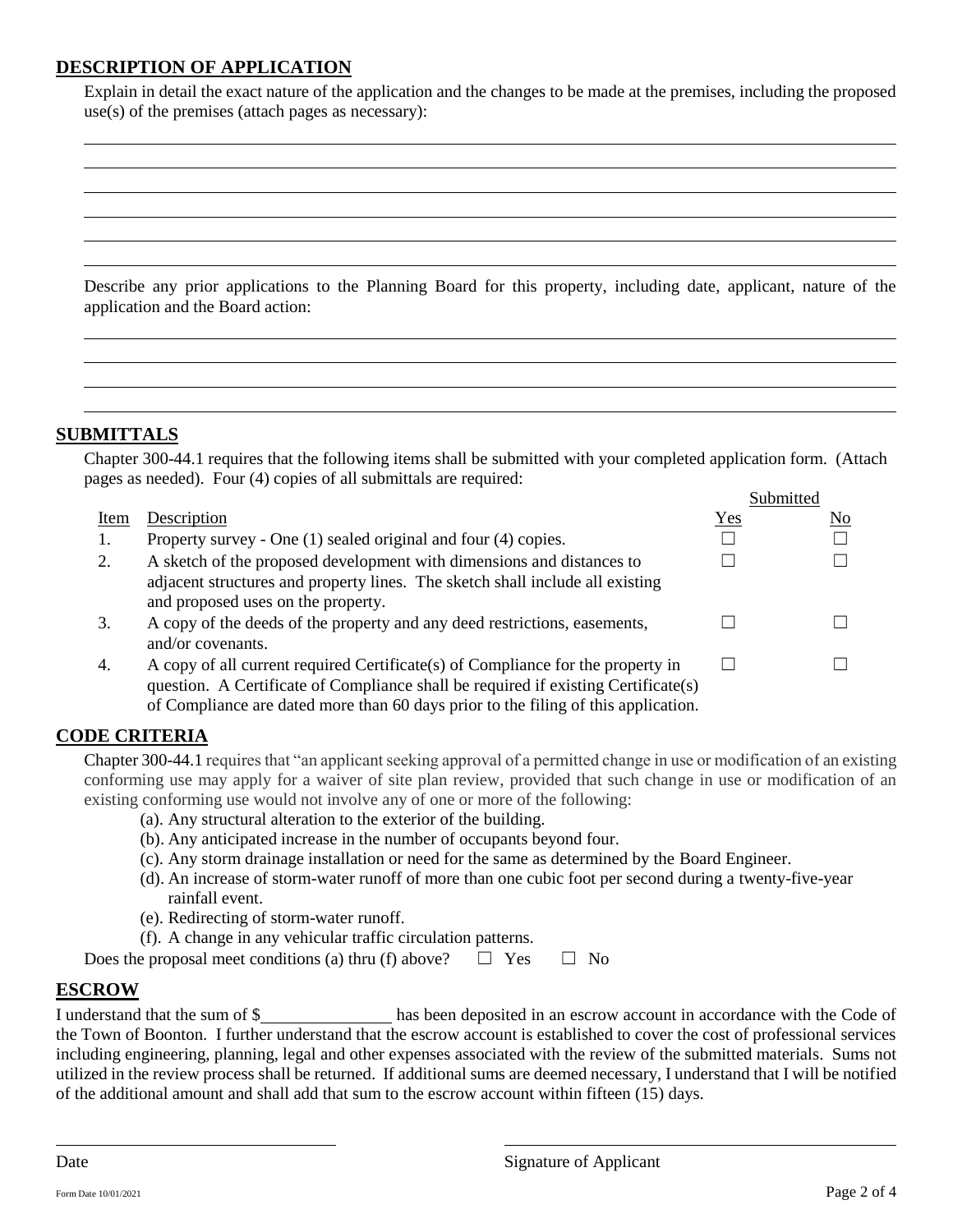#### **CERTIFICATIONS**

#### **Applicant's Certification**

*I certify that the foregoing statements and the materials submitted herein are true. I further certify that I am the individual applicant or that I am an Officer of the Corporate applicant and that I am authorized to sign the application for the corporation or that I am a general partner of the partnership applicant.*

*(If the applicant is a corporation this must be signed by an authorized corporate officer. If the applicant is a partnership, this must be signed by a general partner)*

Sworn to and subscribed before me this **APPLICANT**:

 $\Box$  day of  $\Box$   $\Box$   $\Box$   $\Box$   $\Box$   $\Box$ 

(Printed Name of Applicant)

NOTARY PUBLIC (Signature of Applicant)

(Printed Name of Owner)

#### **Owner Certification**

*I certify that I am the Owner of the property which is subject of this application, and that I have authorized the applicant to make this application and that I agree to be bound by this application, the representatives made and the decision in the same manner as if I were the applicant. I further certify that I am the individual Owner or that I am an Officer of the Corporate Owner and that I am authorized to sign the application for the Corporation or that I am a general partner of the partnership Owner.*

*(If the applicant is a corporation this must be signed by an authorized corporate officer. If the applicant is a partnership, this must be signed by a general partner)*

Sworn to and subscribed before me this **OWNER**:

 $\frac{day \text{ of }$ 

NOTARY PUBLIC (Signature of Owner)

#### **Approval to Enter Premises**

*This Applicant and Owner hereby grant(s) permission to members of the various town government boards and agencies involved with this application to enter upon the subject premises for inspection and study pertaining to this application until the application is either granted or denied.*

| Sworn to and subscribed before me this  | <b>APPLICANT:</b>           |
|-----------------------------------------|-----------------------------|
| $\frac{1}{2}$ day of $\frac{1}{2}$ , 20 | (Printed Name of Applicant) |
|                                         |                             |
| NOTARY PUBLIC                           | (Signature of Applicant)    |
| Sworn to and subscribed before me this  | <b>OWNER:</b>               |
|                                         |                             |
|                                         | (Printed Name of Owner)     |
|                                         |                             |
| NOTARY PUBLIC                           | (Signature of Owner)        |